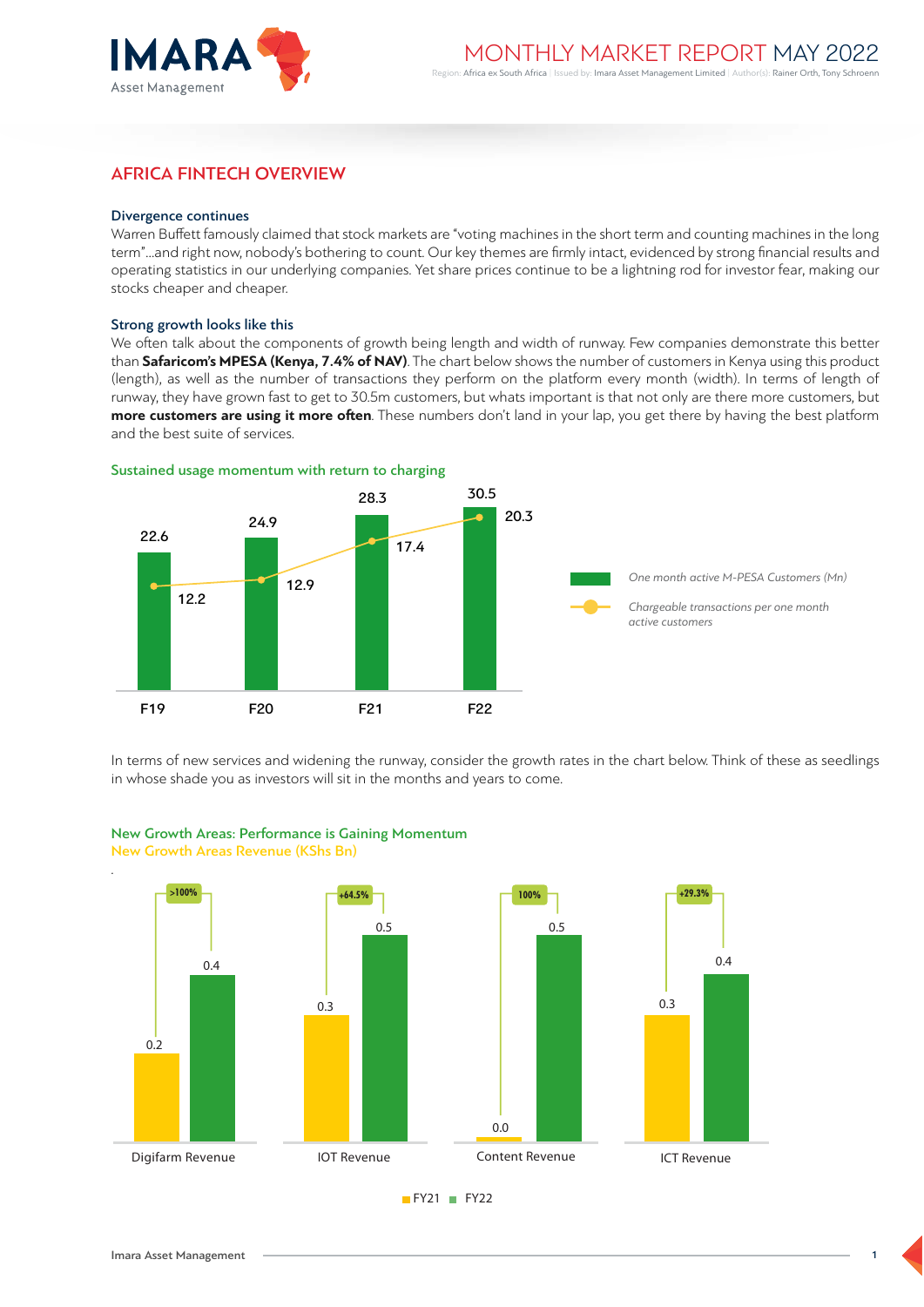

**MTN (SA, 9.3% of NAV) story gathering momentum.** On top of a very strong set of Q1's, MTN is continuing to gain ground in Fintech.

- It recently appointed JP Morgan as advisor to its newly demerged Fintech business, suggesting big plans ahead.
- MTN Nigeria was awarded its Payment Service Bank (PSB) license in Nigeria. With 66m customers and 800k MoMo agents across the country, they are well poised to achieve substantial MoMo growth in Africa's largest economy.
- April subscriber stats point to strong subscriber growth with just over 1m net adds. Annualize that and you have 12m new subscribers!

### Country governance - Egypt ranks 1st in Middle East in open budget according to Global Barometer Index

We often get asked about governance, corruption and quality of reporting. Here is a very good result for Egypt, where xx% of the Fund is invested. We have asserted that Egypt is a technocratic, IMF aligned country with a well articulated roadmap to economic growth and reform. This award corroborates that assertion. The Global Barometer index is a new platform that includes a number of regional institutions and objective partners, who seek to assess the availability of data, governance and capacity. This collaborative project was achieved by standardizing databases on these topics by the United Nations Population Fund, the Global Initiative for Financial Transparency, and the International Budget Partnership, in cooperation with the World Bank and the Organization for Economic Cooperation and Development.

The Global Barometer and the Budget Transparency Index benefit major research centers and credit rating agencies, as it's a strong indicator that reflects the degree of safe investment for the country, as well as the role of each of them in disclosing the state's financial and tax policies; This helps investors to develop their future plans, facilitates access to the financial policies of the Egyptian economy, and stimulates the investment climate, as transparency is linked to low rates of corruption, and it has a direct relationship with improving economic and social development indicators, and improving economic competitiveness, and it is one of the tools to enhance the efficiency of the implementation of financial policies as well.

# ECONOMIC AND POLITICAL OVERVIEW

### Nigeria

GDP for 1q22 came in at 3.11% y/y (4q21: 3.98%), driven by the non-oil economy up +6.1% y/y. Personal household expenditure looks set to rebound, as the sector showed strong recovery. 2021 household expenditure grew +26% y/y (2020: -1.7%). The oil sector declined by -26% y/y; oil output only reaching 1.49mbpd during the quarter.

The Central Bank of Nigeria (CBN) raised rates quite significantly by 150bps to 13.0%. The governor noted that the MPC had to raise rates to curb increasing inflation.

### Two positive longer term trends, in amongst the doom and gloom, deserve a mention:

- Cashless transactions rose by 44% y/y in the first four months of 2022, according to data from the Nigeria Inter-Bank Settlement System (NIBSS). This supports our cash to non-cash thesis and will be further supported by the final award of PSB licenses to MTN and Airtel, who we believe accelerate this trend further as well as substantially increase financial inclusion.
- PenCom noted that 73% of workers in the contributory pension scheme were under the age of 40. This bodes well for growth of the overall pension and savings pool and is a positive aspect of the demographic age dividend.

### Macro releases (April stats):

- Inflation rose to 16.8% y/y (Mar: 15.9%).
- FX reserves remained steady at USD 39.58bn (Mar: USD 39.6bn).
- PMI grew to 55.8 (Mar: 54.1).
- M3 growth was 18.9% y/y (Mar: 17.9%).
- Credit to the private sector reached 16.4% y/y (Mar: 15.7%).

16.8% y/y Inflation Rose USS 39.58hn FX Reserves 55.8 PMI 18.9% M3 Growth 16.4% Credit to Private Sector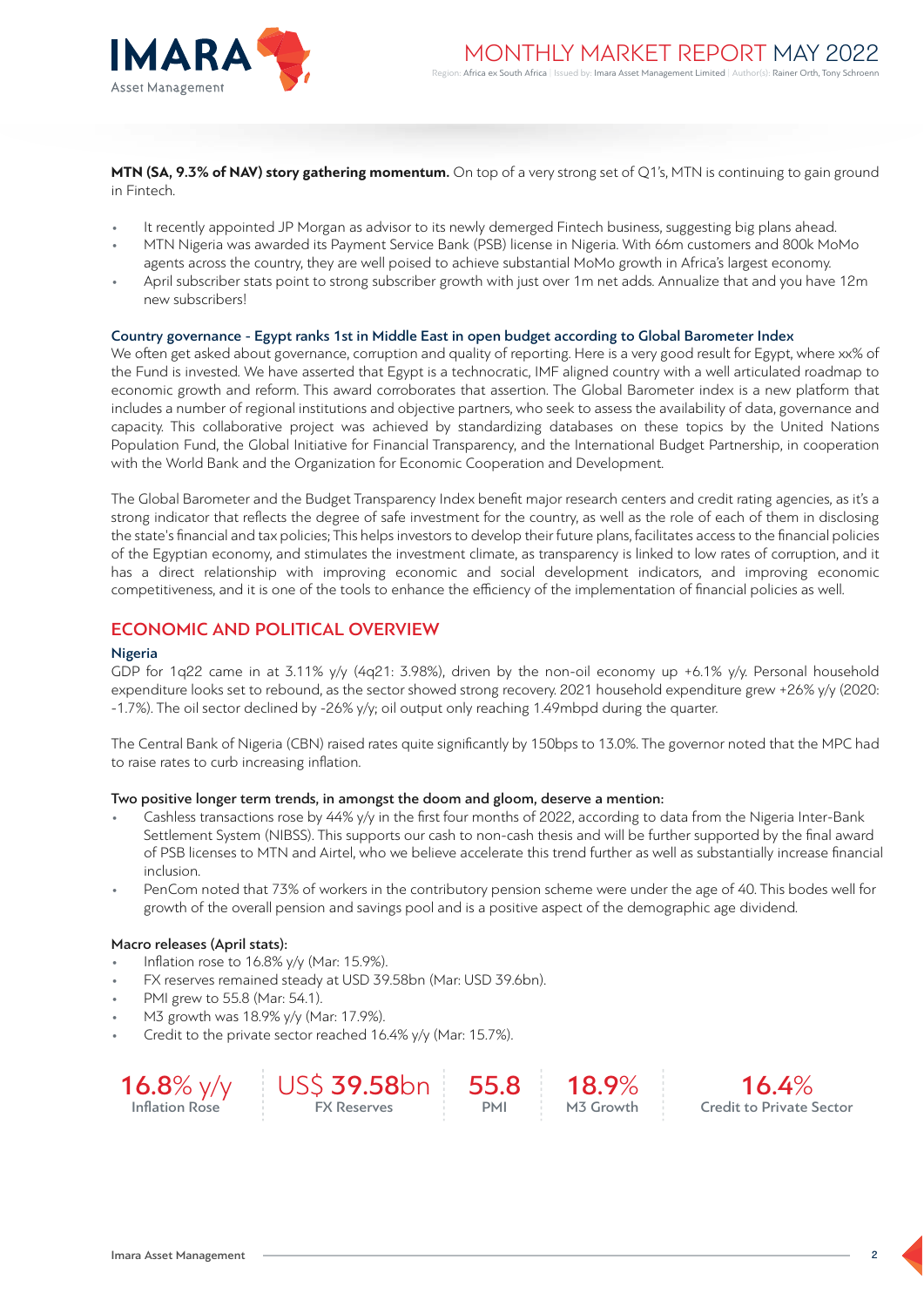

# Egypt

The CBE's MPC raised policy rates by 200bps in its May 19 meeting, citing a willingness to control rising inflation. The MPC hiked the overnight deposit rate to 11.25% and the overnight lending rate to 12.25%. It noted in its statement that "raising policy rates is necessary to contain inflationary pressures which is consistent with achieving price stability over the medium-term." The aim is to anchor inflation expectations and contain demand-side pressures. The CBE added that annual headline inflation will remain "temporarily tolerated" above its pre-announced target of 7% +/-2%.

GDP for 1q22 was 5.4% y/y (1q21: 2.9%). Sectors driving growth were telecommunications +16.4% y/y, Suez canal +13.0% y/y and industrials +10.3% y/y. Cabinet cut its FY22/23 GDP forecast from 5.5% to 4.5%, on the back of Egypt's susceptibility to the Russian/Ukraine conflict.

As mentioned previously, we are confident in the government's will and capacity to navigate and grow through challenges. Two discretionary challenges are reliance on imported soft commodities particularly wheat, as well as excessive state and military involvement in the economy. We are encouraged by their recently announced 5-pillar plan which incorporates: 1) Supporting localisation efforts and promoting local products 2) developing the domestic stock exchange 3) publishing the State Ownership Policy Document to empower the private sector 4) maintaining social protection for its citizens 5) creating a 4-year private partnership program for USD 40bn.

Other near term developments are a Moody's outlook downgrade from stable to negative, an imminent IMF deal announcement (positive), sufficient wheat stores to January 2023 and local wheat production to YTD of 6m vs 3.5m tons in 2021 (positive).

# Macro releases included (April stats):

- Inflation accelerated to 13.1% y/y (Mar: 10.5%).
- FX reserves largely flat at USD 37.13bn (Mar: USD 37.09bn).
- PMI was 46.9 (Mar: 46.5).
- M2 growth was 23.8% y/y (Mar: 22.4%).
- The unemployment rate declined to 7.2% in 1q22 (4q21: 7.4%), with urban unemployment reaching 10.5%.



## Kenya

GDP reached 7.5% in 2021 off a low base (2020: -0.3%). Tourism and education recorded the highest growth at 52.5% y/y and 21.4% y/y respectively. Primary contributing sectors were services +9.8% y/y and industry +7.2% y/y. However, agriculture was flat at a disappointing -0.2% y/y.

The CBK MPC raised rates by 50bps citing inflationary pressures and uncertainty around commodity prices and supply chain disruptions.

Kenya's elections on 9 August are looming into view. Outgoing President Uhuru Kenyatta has Raila Odinga (Luo) as his successor, after falling out with erstwhile ally and current Deputy President William Ruto (Kalenjin), who will contest under the recently formed United Democratic Alliance. Both candidates named Kikuyu running mates. Today's system is less winner takes all in nature and we do not expect post election violence. Local sentiment is that Ruto is a more market-friendly candidate.

### Macro releases (April stats):

- Inflation increased to 6.5% y/y (Mar: 5.6%).
- FX reserves accumulated to USD 8.43bn (Mar: USD 7.84bn).
- PMI slipped to 49.5 (Mar: 50.5).
- Remittances were USD 355.0m, a slippage m/m but 18.6% y/y (Mar: 25.1%).





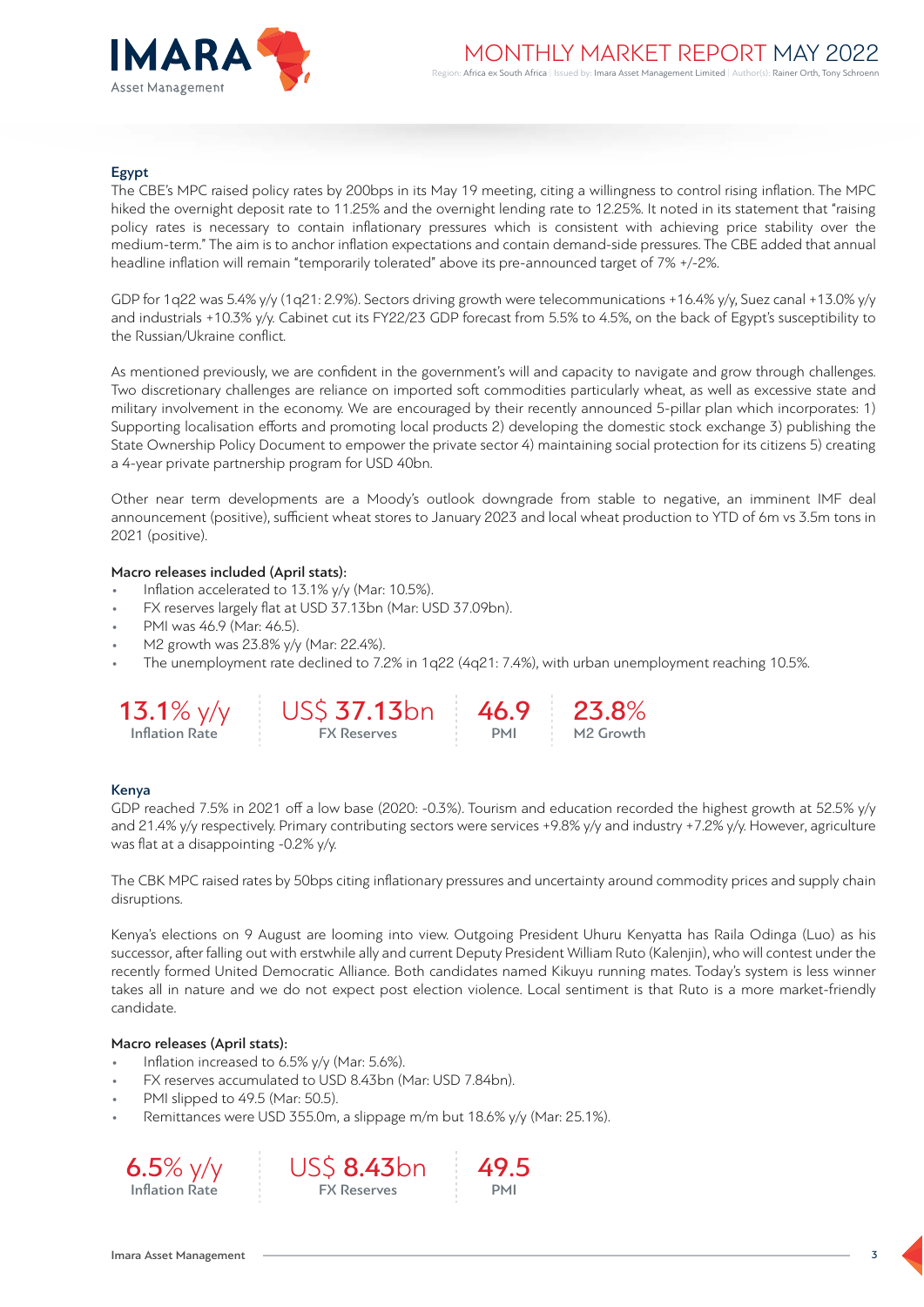

### Morocco

Morocco is the fourth largest producer of phosphate behind China, USA and Russia and importantly, has 72% of the world's known phosphate reserves. As such it stands to be a significant beneficiary of Russian sanctions.

### Macro releases included (April stats):

- Inflation was 5.9% y/y (Mar: 5.3%).
- FX reserves were USD 33.6bn (Mar: USD 34.3bn).





### South Africa

Several by-elections were held in the past month, mostly in the ANC heartland of Soweto. ANC support collapsed in 4 out of 5 elections falling from 50% and above to average 31%. A new party, ProActionSA led by Herman Mashaba, charismatic businessman and ex-mayor of Johannesburg, did very well in winning two seats while the populist EFF also gained a seat. The important readthrough is that the ANC's grip on power, once near 70%, is expected to dip below 50% in the 2024 national elections. While Ramaphosa is widely supported across party lines and has gained some measure of control over a factional ANC, much damage has been done by corruption, a failing Eskom and deteriorating public infrastructure. At the same time, the ANC is caught between needing to grow the economy and creating jobs and a radical EFF on the left eroding its more radical voter base. We expect Ramaphosa to remain in power after 2024 but with a much weaker ANC and a much more competitive opposition from four main players - the DA, ProActionSA, EFF and the IFP.

The South African Reserve Bank (SARB) raised the repo rate by 50bps to 4.75%, echoing the sentiment of African peers – rising inflation. Food prices are expected to stay elevated into 2023, while fuel eases. GDP is forecast at 1.7% (Prev: 2.0%) in 2022, downwardly revised due to flooding in parts of the country and the ongoing Eskom energy constraints. S&P revised South Africa's outlook to positive, up from stable. The ratings agency cites favourable terms of trade and structural reforms as drivers.

### Macro releases (April stats):

- Inflation remained at 5.9% y/y (Mar: 5.9%).
- FX reserves climbed to USD 60.28bn (Mar: USD 58.16bn),
- PMI fell sharply to 50.7 (Mar: 60.0) as export sales dropped and heavy flooding affected the KZN province.





50.7 PMI

### COMPANY UPDATES



Safaricom (Kenya, Communications services) – FY22 results update and Outlook: In the right place at the wrong time. A very good set of results on most metrics, with revenues +12.3%, EBIT +13.5% and EPS flat on higher interest and taxes. Full year DPS of 1.39 was slightly up on 1.37 in FY21. At the interim results they gave two sets of EBIT guidance, including and Excluding Ethiopia, both were comfortably beaten. Excluding was KES107-110bn and they achieved KES114bn, whereas Including was KES97-100bn and they achieved KES109bn. In terms of revenues, Voice remains resilient at +0.8%, while Data was +8.1% and MPESA grew 30.3%. There are moving parts within MPESA, but perhaps the best metric that demonstrates how successful it is, is simply the number of active MPESA customers of 30.5m vs 22.6m in FY19 and the chargeable transactions per customer of 20.3 vs 12.2 in FY19. Put simply, more people are using it and even more people are using it more often. There are some regulatory uncertainties in Kenya, such as MTR reduction, however the outlook for the Kenya business is extremely positive and this remains an excellent franchise. For FY23, management is guiding to KES120-123bn EBIT in Kenya.

The more topical part is the outlook including Ethiopia. EBIT guidance is KES87-93bn as they enter the negative part of the J-curve. There is no country in the world where the number 1 cell phone operator hasn't made a huge amount of money and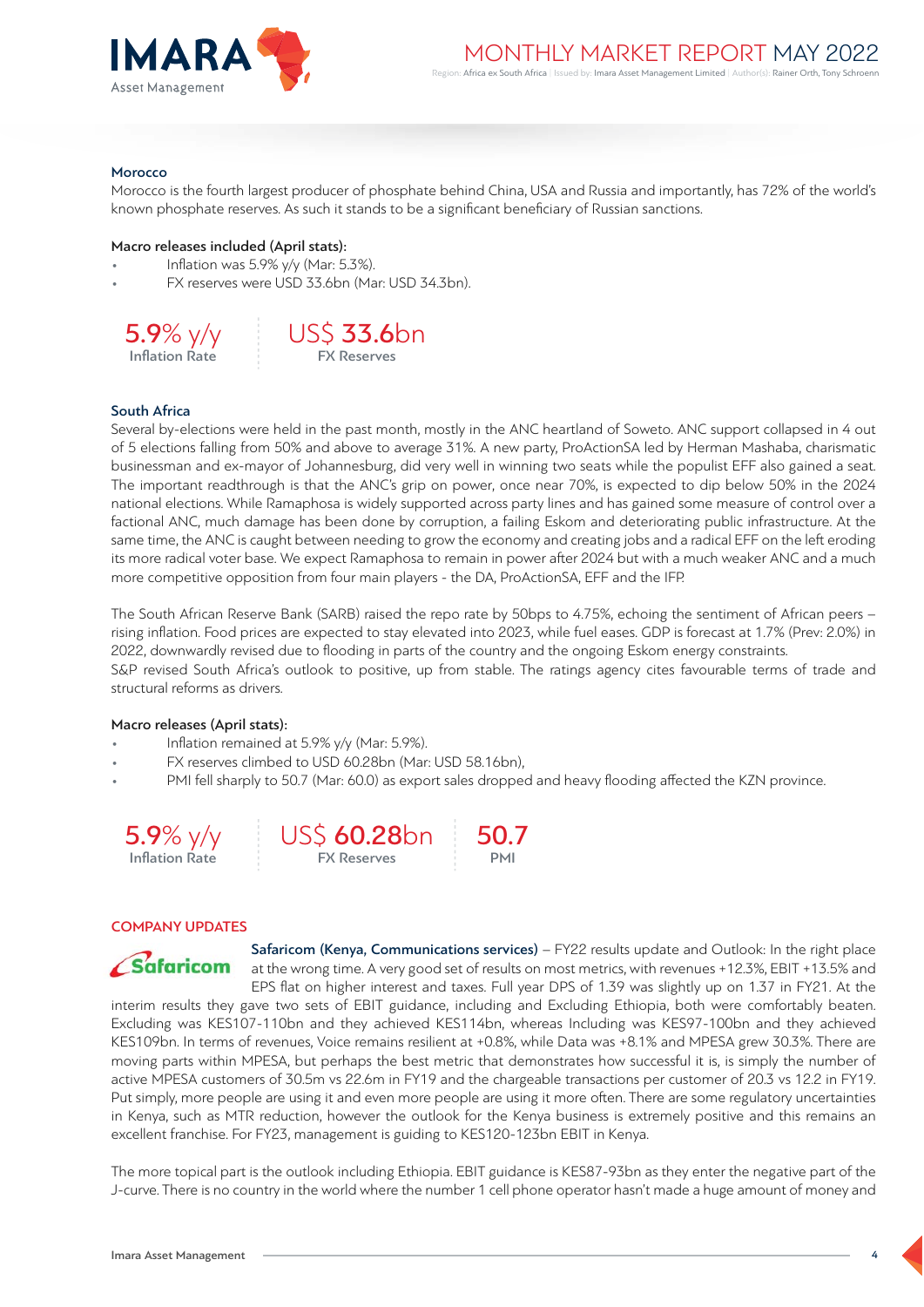

I firmly believe Ethiopia will be no different. With a population more than twice that of Kenya's, the opportunity is significant. h l However the current global and EM market sentiment has little appetite with this view. While I concede that the optics of declining EBIT are not good, neither were they in 2001 when MTN announced its entry into Nigeria or in 2010, when MPESA was regarded as a curious gimmick.



MTN Group (SA, Communications services) results update: Momentum maintained with revenue up 15.9% and EBITDA +21.1%. Within this voice revenue grew 2.6%, Data 37.3% and Fintech +21.2%. The outlook for Data looks strong, with less than 50% of the total subscriber base of 276m customers using the product, as well as roll-out of 4G and piloting of 5G. Fintech revenue should re-accelerate with the final granting of the PSB license in Nigeria. Some of the underlying stats in Fintech are impressive with active MoMo customers +25.9% to 58.7m, active merchants +46.8% to 765k and InsurTech growing 37.8% to 17.4m policies.

For MTN in Nigeria, the NCC has released April subscriber data which shows that MTNN has extended subscriber market share gains over its competitors. MTN added 1.1m mobile subs in April, vs Airtel (918k), Glo (331k) and 9Mobile (-107k). In the data market, MTN added 1.1m data subs in April, vs Airtel (867k), Glo (258k) and 9Mobile (-34k).



Equity Group (Kenya, Financials) results update: Strong 1q22 results with PBT +31% y/y driven by ~30% loan growth on slightly higher margins and 21% growth in transaction fees. Again the theme we like the most, fintech transaction growth, is growing very strongly, almost doubling this year after growing >150% in 2021. The Eazzy App channel did a TPV of ~USD 7bn in the first quarter and is now edging ahead of other channels (agency, merchants, branches, ATMs and USSD) in size. Taking Eazzy

App and USSD transactions (mobile 2G) together, it is remarkable that more than 50% of Equity Bank transactions are mobile phone based. The other source of growth, regional expansion and specifically the DRC, is improving steadily as a very lazy balance sheet gets pushed into higher yielding assets in sovereign debt, commodity finance and logistics. We await more progress on agency banking in the DRC which is still in its early stages. Still comfortable with our 40% earnings growth number for 2022. Kenyan elections may create some pause before a healthy regional economy continues to grow and underpin Equity's performance.

# **IE** MUTANDIS

Mutandis (Morocco, Consumer staples) 1q22 results: Strong topline rebound at +40% y/y. Season brand (25% of revs) showed the strongest growth +16% y/y with seasonal monthly sales as expected. Beverage bottles (14% of revs) grew +39% y/y driven by a significant volume rebound on the back of tourism resumption and hospitality demands. Detergents (34% of revs) grew a more muted +5% y/y

and driven by prices and stable volume growth. Seafood (21% of revs) fell -10% y/y, with volume declines in canned sardines due to a new one-month biological rest started in 2022. This has been proposed to enhance the overall future availability of sardines. Management pushed price increases to consumers, which had minimal impact on volumes.



Nestlé (Nigeria, Consumer staples) 1q22 results: Revenues were up +26% y/y, driven equally by food and beverages which reverted back to their traditional topline split of 60:40 respectively. Despite the limited number of SKUs and management's reluctance to overtly innovate in Nigeria, the group has managed to consistently grow their brands. Nestlé was hit by raw material input costs, leading to a slight GP margin decline of 58bps to 39.2%. Despite this, operating costs were well managed resulting in EBIT growth of +30% y/y. An increase in finance income bolstered bottom line, PBT up +47% y/y

and PAT +45% y/y. Strong balance sheet remains, with the group in a net cash position.

Nigerian Breweries (Nigeria, Consumer staples) 1q22 results: Strong topline up 30.4% y/y, driven by both prices and



volumes. Management put through another price increase in February, which narrowed distributor margins and increased recommended retail prices. Market share based on revs back at a stable 56%. The group managed to bypass input price increases, with COGS up a mere +14% y/y which led to GP margin reaching 45% up 779bps from 1q21. Despite a heavy increase in expenditure due to

marketing costs +55% y/y, PBT grew +80% y/y, and PAT +78% y/y. The group reduced debt, with Net Debt/Equity now at 13% down from 20% in 1q21.